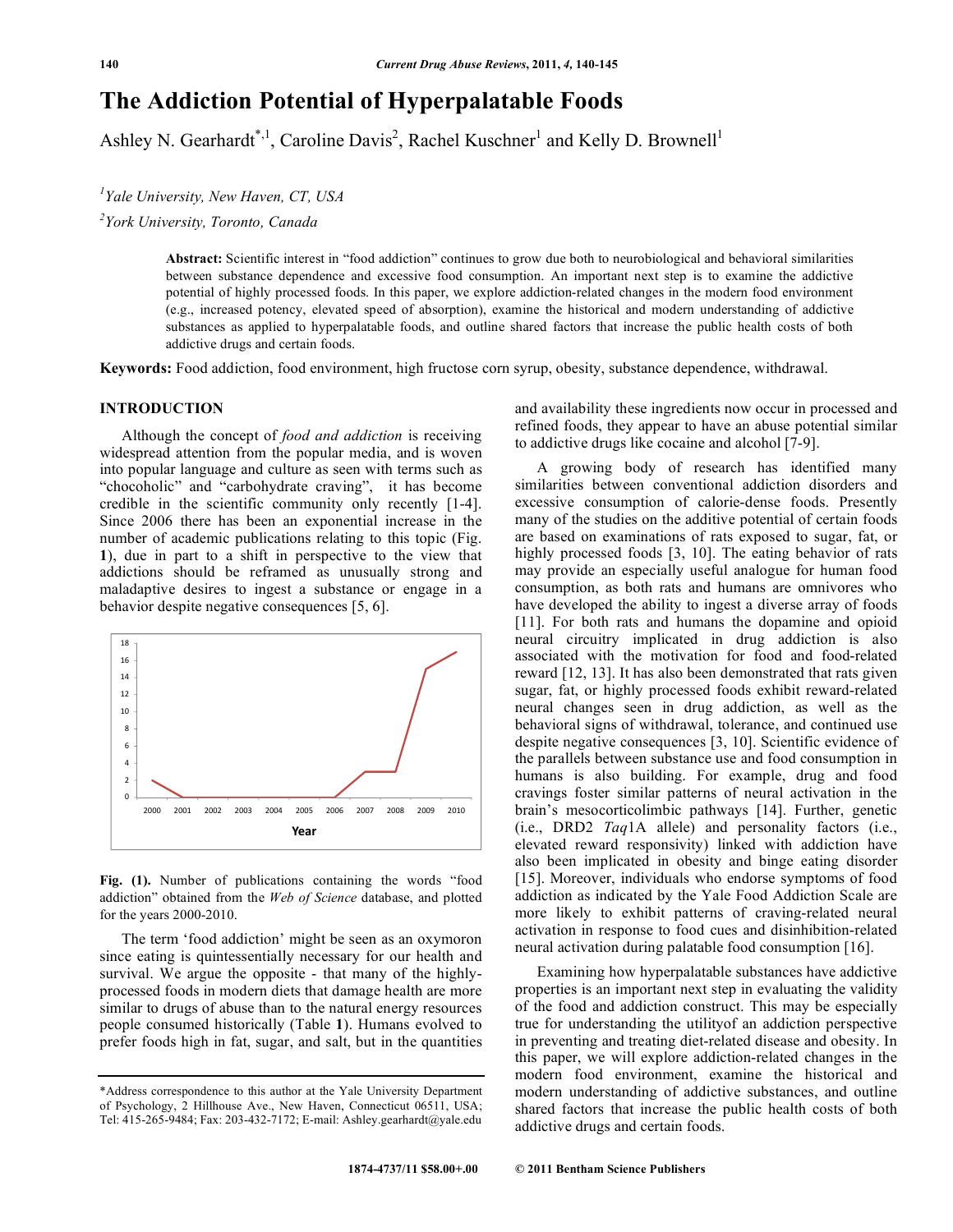**Table 1. Similarities Between Hyperpalatable Foods and Addictive Drugs** 

| 1.             | Activate dopamine and opioid neural circuitry                    |
|----------------|------------------------------------------------------------------|
| 2.             | Trigger artificially elevated levels of reward                   |
| 3 <sub>1</sub> | Absorbed rapidly into the blood stream                           |
| 4.             | Alter neurobiological systems                                    |
| 5.             | Cause compensatory mechanisms that result in tolerance           |
| 6.             | Combined with additives to enhance rewarding properties          |
| 7.             | Elicit cue-triggered cravings                                    |
| 8.             | Consumed in spite of negative consequences                       |
| 9.             | Consumed in spite of a desire to cut down                        |
|                | 10. Impact disadvantaged groups to a disproportionate degree     |
|                | 11. Cause high public health costs                               |
|                | 12. Exposure <i>in utero</i> can result in long-term alterations |

# **DEFINING FOOD**

 Prior to examining the addictive potential of food, it is useful to consider what constitutes a food. A wide-variety of substances is consumed for sustenance, as well as pleasure, and definitions of what is considered a food varies based on cultural definitions. For example, insects are a staple of diets in some regions (e.g., China) [17], but they are not commonly eaten in the Western world. Further, the increasing prevalence of chemicals, flavor enhancers and lab-developed compounds in the food supply has led to the question of whether ultraprocessed foods should no longer be called food and should instead be relabeled as food-like products [18]. To add another layer of complexity, alcohol (which is typically considered an addictive substance) is a natural product of ripe fruits, may be a standard part of a hunter-gather diet, and provides calories and some nutrients in a similar manner as substances classified as food [19]. Although no one definition is able to succinctly capture the complexity of this topic, in the current review we use the term food to reference caloric items that are consumed as part of the Western diet (i.e., might be purchased at a grocery store) with special attention given to macronutrients that are frequently manipulated during food processing, like fat and sugar. Although alcohol may fall under this definition, in the current paper we include ethanol-containing products in the category of substances traditionally considered addictive.

# **ADDICTIVE-LIKE FOODS**

 The food environment has changed drastically, which has resulted in foods with increasingly addictive-like properties. In the pre-industrial era humans survived on a diet that was minimally processed, high in protein, grains, and produce, and relatively low in salt [20]. Foods that had greater caloric value through elevated sugar and fat content, such as berries and animal protein, were relatively scarce. As an adaptation to motivate consumption of calorically dense foods, we evolved to find foods high in sugar and fat more hedonically rewarding than foods low in these substrates [20]. As industrialization occurred and food-related technology

evolved, the environment changed from one with limited access to calorie-dense foods to one of abundance with artificially elevated levels of fat, sugar, salt, caffeine and flavor enhancers in the meals we eat [21].

 Many highly processed foods have been altered in a similar manner as addictive drugs. Both the elevated potency of a substance, and its rapid absorption into the bloodstream, increase a substance's addictive potential [22]. Many drugs of abuse derive from plant materials that are refined into highly concentrated substances (e.g., grapes into wine; the coca leaf into cocaine). As a result of processing, these substances became more potent and the active ingredients is more quickly absorbed into the bloodstream. For example, when the coca leaf is chewed or stewed as tea, it produces only mild stimulation and is thought to have little addictive potential [23]. Further refinement provides a more potent drug in the form of cocaine and crack, which is hedonically very rewarding, quickly absorbed, and highly addictive [24]. Many highly palatable foods follow a similar process that results in the quicker absorption of sugar and a higher level of reward. For example, corn is a frequently consumed starchy vegetable that has been part of the human diet for centuries. With technological advances, corn was refined into high fructose corn syrup (HFCS) – a highly concentrated and very sweet simple carbohydrate, which is not found in natural foods that comprise most traditional diets [25].

 In the past 40 years or so, HFCS has been added to a large variety of processed products, such as soft drinks, baked goods, and cereals. Indeed, our consumption of this simple sugar has increased exponentially – from about 4 to 12% of our daily caloric intake in a few generations [26]. In this capacity, the special physiological properties of fructose render it similar to other drugs of abuse. The most direct parallels are seen between fructose and alcohol because the two are biochemically and evolutionarily congruent. Ethanol is simply the fermented byproduct of fructose [27] and can have some health benefits when consumed in small doses. For example, not only is ethanol an energy resource due to its caloric content, but it may also serve as a stimulant to further feeding. Given that ethanol is associated with the valuable nutrients found in ripe fruit, Dudley [19] suggested that a short-term advantage of ethanol might be to increase the rate of food intake, which, in turn, would increase bloodethanol content and foster further consumption. Similarly, HFCS provides the body with calories needed to maintain functioning. Thus, consuming either HFCS or ethanol in small doses may provide some benefits.

 However, as both HFCS and ethanol are legal, relatively cheap, widely available, and socially sanctioned in most Western cultures, they are frequently consumed to excess. When taken in large quantities, HFCS and alcohol may cause biological changes that encourage further problematic use. Excessive alcohol consumption causes mesolimbic dopamine down-regulation, which fosters increased intake, pronounced cravings, continued use despite negative consequences and physical withdrawal symptoms during periods of abstinence [28]. High fructose consumption tends to promote insulin resistance and chronic hyperinsulinemia, and this occurs largely through its capacity to induce increased release of triglycerides in the liver [29]. We have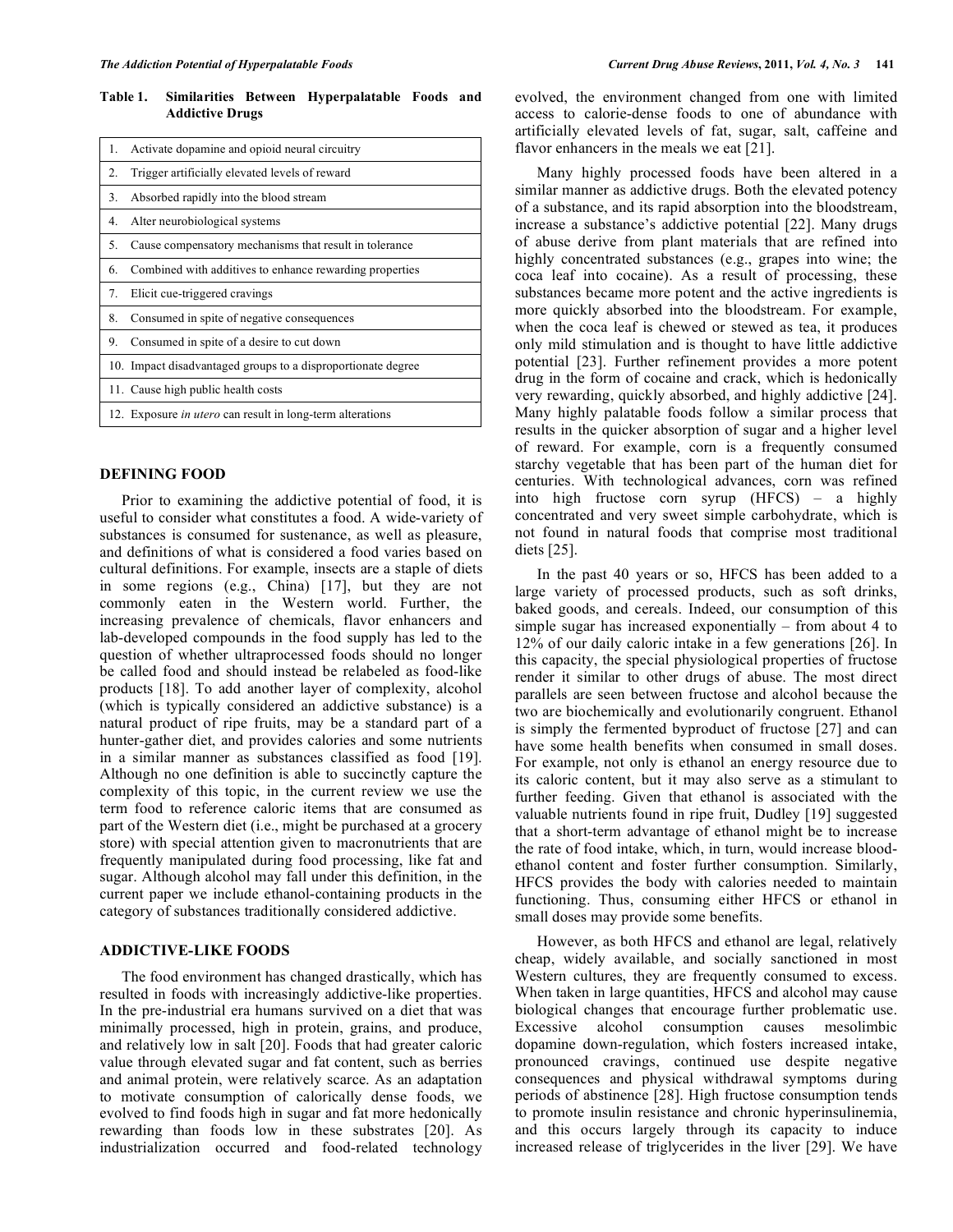also learned that the metabolic impact differs substantially depending on the type of sugar that is consumed. For instance, the monosaccharide fructose raises triglyceride levels and lowers high-density lipoprotein, whereas glucose does not have these effects [30]. Fructose also blunts leptin signaling thereby promoting sensations of hunger and activation of the reward pathways creating a desire for consumption independent of energy needs [31] – a phenomenon that is directly comparable to what occurs when alcohol is used excessively [27]. This seems to occur because HFCS bypasses the insulin-driven satiety system. In other words, while glucose stimulates the release of insulin, decreasing the desire to eat, fructose has this effect to a very weak degree [31]. Therefore, ingesting elevated amounts of either ethanol or fructose can result in biological changes that promote overconsumption.

 Another consequence of processing for both food and drugs of abuse is that the refined substance is combined with additional products to enhance its rewarding properties. The tobacco plant, for example, is harvested and processed into a form that can be either inhaled as smoke, or ingested as a result of chewing. Although the nicotine in the tobacco plant is the main active ingredient, the tobacco industry has added hundreds of additional ingredients to enhance the flavor and aroma of the product, speed absorption into the lungs, and increase cigarette shelf life [32]. The resulting tobacco product is significantly more rewarding and addictive than unprocessed tobacco.

 A similar process occurs with hyperpalatable foods. HFCS is not consumed on its own, but is combined with other ingredients, such as sweeteners, fat, salt, flavor enhancers, and caffeine. For example, a frosted chocolatefudge Pop Tart combines HFCS with refined flour, sugar, oil, salt, cocoa, flavor enhancers, and preservatives. In total, the resulting product has approximately 37 ingredients. Thus, similar to cigarettes, the substance that results from processing is often significantly more rewarding than minimally processed foods.

 In addition to the increased levels of hedonic reward, the processing of foods may also result in other addiction-related changes, such as tolerance and cue-reactivity. For example, individuals have a tendency to consume greater quantities of foods they find palatable, as evident in the ever increasing portion sizes of highly processed foods [33]. The consumption of food, especially in large quantities, increases the level of glucose into the bloodstream, which disrupts the homeostasis of the biological system [34]. As a compensatory mechanism, the pancreas begins to secrete cephalic insulin in response to food-related cues or at the beginning of food consumption to allow the body to tolerate greater levels of food ingestion [34]. Similarly, ingestion of drugs of abuse also stresses the body and biological responses occur to compensate for these disruptions, which increases the body's tolerance to the addictive substance [35]. Thus, the body adapts to the ingestion of either food or drugs of abuse in a manner which results in higher levels of tolerance. The development of elevated tolerance may then drive even more problematic levels of consumption. Additionally, consumption of sugar or addictive drugs can result in elevated dopaminergic activation in response to related cues, which is associated with an enhanced

motivation to seek out the substance (i.e., wanting) without a corresponding increase in the hedonic pleasure received during consumption of the substance (i.e. liking) [36, 37]. The sensitization of dopaminergic activity to cues may result in cue-triggered cravings playing a large role in both problematic eating and drug-taking behavior. In summary, the elevated hedonic nature of highly processed foods may initially encourage overconsumption, but other factors (e.g., increased tolerance, elevated wanting) may also drive addictive-like eating behavior.

# **THE CONTROVERSIAL NATURE OF ADDICTION**

 Like the food environment, the conceptualization of an addictive substance has changed throughout history. In the  $19<sup>th</sup>$  century, substances that are now classified as addictive were commonly consumed as a part of daily life. For example, heroin was an ingredient in over-the-counter tonics for both children and adults, cocaine was included in *Coca-Cola*, and alcohol was consumed as an alternative to contaminated water [38]. In the late 1800s and early 1900s, public concern about these substances grew, and some, like heroin and opium were thought to be a threat to societal and personal wellbeing [39]. As the impact of these substances on the body and brain became more evident in the latter part of the  $20<sup>th</sup>$  century, the list of problematic drugs increased. Nevertheless, the classification of what constitutes an addictive substance has often been controversial. Frequently, the substance at the center of debate has been associated with some central features of addiction (e.g., escalating use, inability to stop despite problems), but lacks other typical addiction markers. For example, cocaine is associated with almost no physical withdrawal symptoms, which created controversy about its addiction potential until the late 1980s [40]. The addictive nature of tobacco was also the focus of debate, in part due to its lack of a strong intoxication syndrome [41].

 Hyperpalatable foods are also associated with some of the factors that once caused cocaine and tobacco's addictive nature to be debated. Although there is evidence that sugar consumption is associated with pronounced physical withdrawal symptoms in animals [3], evidence of withdrawal from hyperpalatable foods in humans is largely anecdotal and based on reports of people experiencing headaches, elevated cravings, irritability, and temperature dysregulation while dieting [42]. Like cocaine, the limited exploration of food-related withdrawal in humans has increased skepticism about the addictive nature of highly processed foods [43]. Moreover, in a similar manner as tobacco, consumption of highly processed foods does not result in an obvious intoxication syndrome. However, the level of intoxication triggered by an addictive substance does not directly correlate with the degree of negative consequences. Tobacco is currently the number one cause of preventable death in the United States despite the lack of an intoxication syndrome [44]. The greater public health cost associated with tobacco is partly because of the ease of accessibility, increased social acceptability, heavy marketing practices, and low cost [21]. Hyperpalatable foods are also ubiquitous, socially acceptable, highly marketed, and inexpensive [21] and their public health consequences are enormous. Furthermore, despite the lack of an intoxication syndrome, ingredients in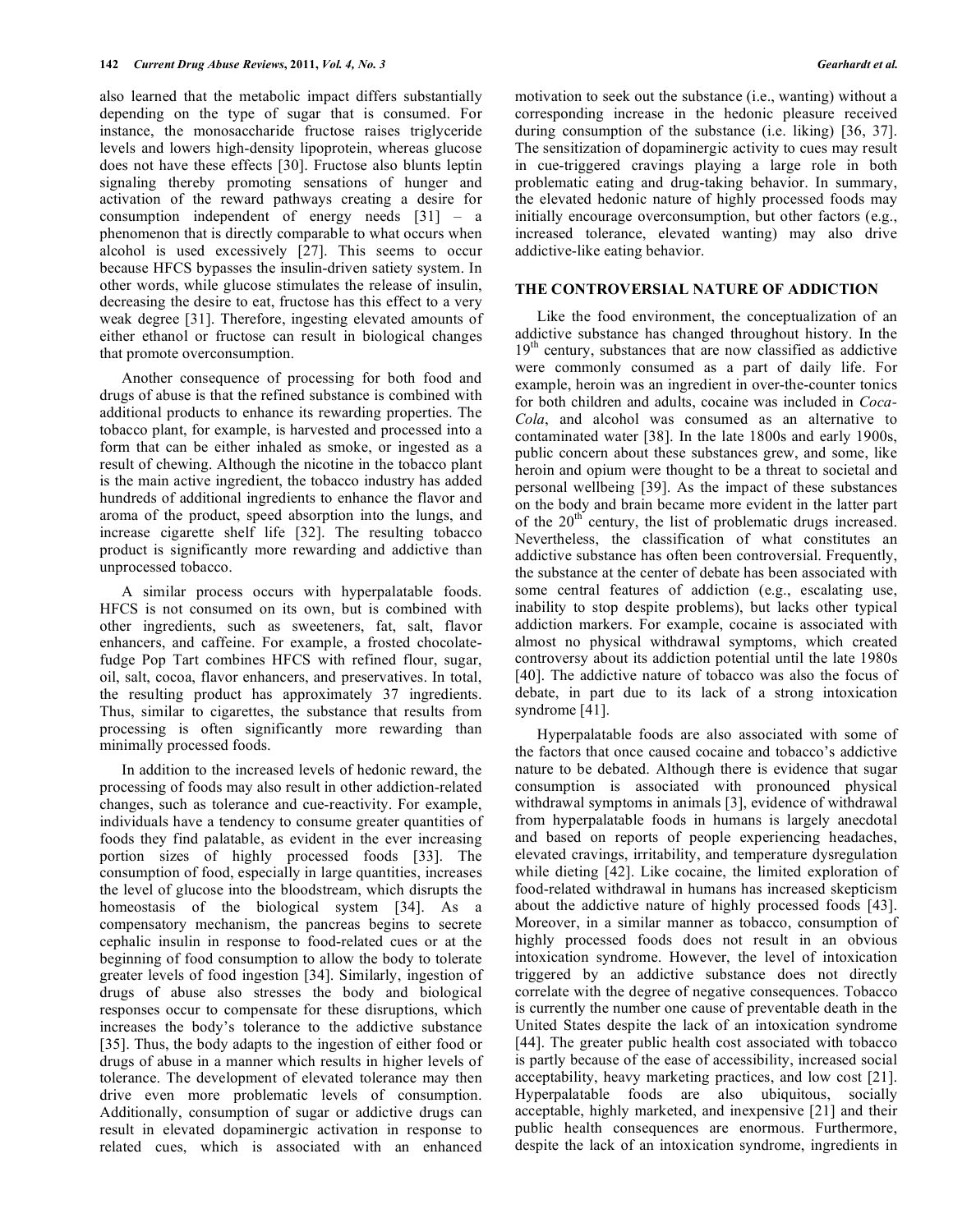highly processed foods appear to have reinforcing properties on par - or possibly exceeding - drugs of abuse. For example, Lenoir and colleagues [45] found that cocaine-addicted rats will choose saccharin, a calorie-free sweetener, over cocaine in a forced choice task, which led to the conclusion that the rewarding properties of sweetness may surpass that of drug reward.

 Although hyperpalatable foods may differ in some ways from the typical conceptualization of addictive drugs, they share many features with traditionally addictive substances. First, highly processed foods and drugs of abuse are both capable of triggering cravings [14, 46]. Second, consumption of highly processed foods and drugs of abuse can both be associated with compulsive overuse in the face of severe negative consequences [42]. And finally, in some individuals there is evidence of chronic relapse and an inability to cut down consumption of both substances [42]. Thus, while highly processed foods may not be associated with a clear intoxication syndrome, and evidence of withdrawal is just now building, there are significant areas of overlap with conventional addiction disorders.

 In addition to nosological debates, the application of an addictive label has also been marked by societal controversies. For individuals, stigma is often associated with a substance dependence diagnosis. The stereotype of persons with addiction as weak-willed and untrustworthy can be a barrier for those thinking of seeking treatment and may result in occupational and social discrimination [47]. In contrast, the conceptualization of addiction as a disease has also led to more widespread support for those seeking treatment for substance use disorders, increased insurance coverage for addiction, and greater funding for addiction-related research [47]. Similarly, applying an addiction perspective to food may increase weight stigma or conversely may lead to greater support for the treatment of eating-related problems. Addictive substances have also been linked to questions of social justice. Certain addictive substances (e.g., crack-cocaine)have been linked to underprivileged groups (e.g., urban poor, African-Americans), which have resulted in stricter legal consequences for the use of these drugs relative to other substances [48]. Further, at-risk groups have often been disproportionally targeted for the marketing of legal drugs. For example, primarily African-American neighborhoods in metropolitan areas have a higher density of tobacco billboards and magazines designed for African-American readers are more likely to contain cigarette advertisements [49]. Currently, food-related problems, such as obesity, are impacting minorities and economically disadvantaged groups in disproportionately high numbers [50]. As with tobacco, advertisements for potentially addictive foods are specifically designed to appeal to these demographics and fast-food restaurants are more prevalent in poorer neighborhoods [51, 52]. The historical relationship of addiction with social issues may prove informative in considering the burden of potentially addictive foods on disadvantaged groups.

# **SHARED FACTORS THAT INCREASE THE COST OF ADDICTIVE SUBSTANCES**

 Although addictive substances appear to be somewhat heterogeneous in nature (i.e., varying levels of withdrawal, intoxication, etc.), the addiction rubric has been useful in identifying substances that are likely to be consumed

excessively despite negative consequences and to result in clinical levels of impairment/distress. Ultraprocessed foods appear to share many of the characteristics of addictive substances and excessive consumption of these foods is already associated with some clinical disorders (e.g., binge eating disorder). The consequences of potentially addictive foods, like drugs of abuse, will also likely extend beyond clinically significant disorders. Widespread use of addictive substances often results in steep public health costs due in part to sub-clinical problematic use. For example, alcohol consumption is prevalent in America, but only 5-10% of alcohol users develop alcohol dependence during their lifetime [53]. Despite the relatively low rates of dependence, alcohol is the third leading cause of preventable death in the United States, partially as a result of accidents and health conditions caused by sub-clinical alcohol use [44]. Highly processed foods may have a similar impact on public health by triggering problematic use in individuals that do not exhibit clinically disordered eating. Moreover, ingredients in highly processed foods are implicated in health problems beyond elevated body mass index. For example, research suggests that HFCS relative to sucroseis more likely to cause adipose fat in the abdominal region, increase circulating triglyceride levels, and result in metabolic syndrome [31, 54]. If hyperpalatable foods are capable of driving widespread overeating and metabolic dysfunction to a degree that impacts health, this may partially account for the high public health cost of excessive food consumption [44].

 Protective factors against the development of addictive behaviors are also on the decline in the current food environment. Addictive substances consumed in the context of cultural and religious rituals appear to be less likely to be abused (e.g., [55]). If it is only socially appropriate to consume a substance in a specific context, social mores may restrain substance use and only a limited number of cues may be linked with the substance, which could result in fewer triggers for use. In a similar vein, food consumption has traditionally been linked with the experience of eating in a social or cultural context. For examples, meals were frequently eaten with family or friends while seated at a table and snacking between meal times was not a common practice. The current trends in food consumption find people eating more frequently in isolation, in a variety of setting (e.g., the car, at a work desk, in front of the television), and snacking regularly between meals [56]. The uncoupling of food consumption for social/cultural settings may also increase the likelihood that highly processed food consumption will result in an addictive behavior.

 Additionally, the frequency and the duration of one's exposure to an addictive substance, as well as early age of substance use [57], increases the likelihood of becoming addicted [58]. There is some evidence that the same dosing effects may also apply to food high in sugar, fat and salt. While drug experiences typically begin during adolescence or early adulthood, direct exposure to processed and highly palatable food normally begins within the first few years of life. Indeed, recent research indicates that these influences can occur *in utero* and can substantially modify the fetal genome [59]. For instance, maternal consumption of a highfat diet during pregnancy can induce long-term alterations in dopamine and opioid gene expression and preference for palatable foods in animal offspring [60]. In addition, there is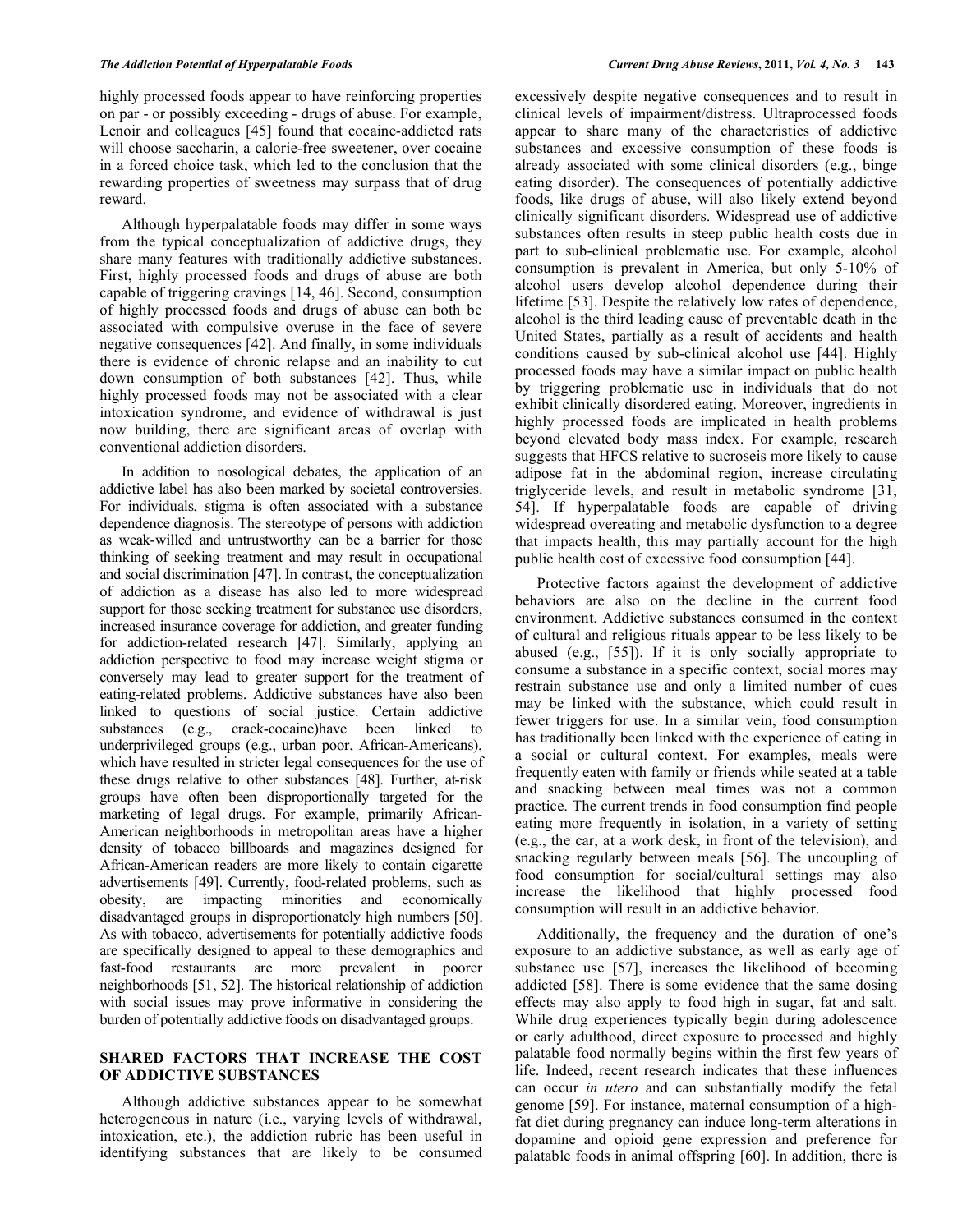evidence that children of obese mothers are at increased risk for insulin resistance and subsequent obesity and metabolic dysfunction [61]. Therefore, the early age of exposure to processed foods and the chronic nature of its consumption may increase the consequences of potentially addictive foods.

#### **CONCLUSION**

 In summary, although highly processed foods differ from the traditional conceptualization of addictive drugs in some ways, such as the lack of intoxication, the degree of overlap is significant and compelling. In addition to neurobiological and behavioral similarities, hyperpalatable foods and addictive substances both trigger artificially high levels of reward, cause biological compensations that result in tolerance, and become linked with associated cues. Factors that increase the addictive potential of substances, such as a lack of cultural context, frequent consumption and early age of use, are also relevant to highly processed foods. Further, the components that increase the public health consequences of alcohol and nicotine are also present in the modern food environment, such as the ease of accessibility, increased social acceptability, heavy marketing and lower cost of highcalorie foods. Due to the similarities between highly processed foods and addictive drugs, successful policies in reducing the impact of addictive drugs may also be useful in combating food-related problems. For example, tobacco consumption was significantly reduced in the United States when effective individual treatments were combined with tobacco-focused interventions, such as barring cigarette machines, increasing taxes and limiting marketing. Similar interventions have been proposed in response to the obesity epidemic, such as reducing nutrient-poor foods in school vending machines, implementing a soda tax and reducing marketing of high-calorie foods to children [62,63]. Given the similarities between highly processed foods and tobacco, these approaches may also prove effective in reducing the public health consequences of excess food consumption.

#### **Future Research Questions:**

- It is highly unlikely that all foods are equally capable of triggering an addictive process. What foods have the greatest addictive potential? What increases foods' addictive nature (e.g., elevated sugar, increased fat)?
- Does a reduction in the consumption of highly processed foods trigger a withdrawal syndrome? Do symptoms of withdrawal from hyperpalatable foods (e.g., anxiety, agitation, physical symptoms) increase the risk of weight gain or being unable to adhere to a healthier diet?
- Can the implementation of protective factors against the development of addictive behaviors (e.g., inclusion of consumption in social/cultural settings, reduced exposure to advertisements) also reduce problematic food consumption?

### **Key Learning Objective:**

The food environment has changed drastically in a relatively short period of time. One cause for concern is that foods are now being processed in ways that increase both their reward potency, as well as the speed of absorption of fat/sugar into the system. These are two factors that increase the addictive potential of other substances (e.g., coca leaves). This may have increased the likelihood that certain foods may be capable of triggering an addictive process.

- Labeling a substance addictive has been historically controversial. For example, the minimal physical withdrawal symptoms associated with cocaine and the lack of an intoxication syndrome linked with tobacco led to debates about their addictive nature. Hyperpalatable foods are associated with similar factors, which will likely lead its addictive nature to be a topic of controversy.
- Despite these differences, hyperpalatable foods and addictive drugs share a number of characteristics. They are both associated with loss-of-control, continued use despite negative consequences, high rates of relapse, public health costs and *in utero* influences. If evidence of the addictive potential of highly processed foods continues to build, effective policies for reducing the impact of other addictive substances (e.g., increased taxation, restricted advertising) may prove essential in dealing with the obesity epidemic.

#### **REFERENCES**

- [1] Blumenthal DM, Gold MS. Neurobiology of food addiction. Curr Opin Clin Nutr Metab Care 2010; 13: 359-65.
- [2] Volkow ND, Wang GJ, Fowler JS, *et al*. Overlapping neuronal circuits in addiction and obesity: evidence of systems pathology. Phil Trans R Soc Lond B Biol Sci 2008; 363: 3191-200.
- [3] Avena NM, Rada P, Hoebel BG. Evidence for sugar addiction: Behavioral and neurochemical effects of intermittent, excessive sugar intake. Neurosci Biobehav Rev 2008; 32: 20-39.
- [4] Corwin RL, Grigson PS. Food addiction: fact or fiction? J Nutr 2009; 139: 617-9.
- [5] Orford, J. Addiction as excessive appetite. Addiction 2001; 96: 15- 31.
- [6] Frascella J, Potenza MN, Brown LL, *et al*. Shared brain vulnerabilities open the way to nonsubstance addiction: carving addiction at a new joint? Ann N Y Acad Sci 2010; 1187: 294-315.
- [7] Ifland JR, Preuss HG, Marcus MT, *et al*. Refined food addiction: a classic substance use disorder. Med Hypotheses 2009; 72: 518-26.
- [8] Spring B, Schneider K, Smith M, *et al*. Abuse potential of carbohydrates for overweight carbohydrate cravers. Psychopharmacology 2008; 197: 637-47.
- [9] Cocores JA, Gold MS. The salted food addiction hypothesis may explain overeating and the obesity epidemic. Med Hypotheses 2009; 73: 892-9.
- [10] Johnson PM, Kenny PJ. Dopamine D2 receptors in addiction-like reward dysfunction and compulsive eating in obese rats. Nat Neurosci 2010; 13: 635-41.
- [11] Thibault L, Woods SC, Westerterp-Plantenga MS. The utility of animal models of human energy homeostasis. Brit J Nutr 2004; 92: S41-S5.
- [12] Volkow ND, O'Brien CP. Issues for DSM-V: Should obesity be included as a brain disorder? Am J Psychiatry 2007; 164: 708-10.
- [13] Berridge KC, Ho C-Y, Richard JM, et al. The tempted brain eats: pleasure and desire circuits in obesity and eating disorders. Brain Res 2010; 1350: 43-64.
- [14] Pelchat ML, Johnson A, Chan R, *et al.* Images of desire: foodcraving activation during fMRI. Neuroimage 2004; 23: 1486-93.
- [15] Davis C, Levitan RD, Kaplan AS, *et al*. Reward sensitivity and D2 dopamine receptor gene: A case-control study of binge eating disorder. Prog Neuro-Psychoph 2008; 32: 620-8.
- [16] GearhardtAN, Yokum S, Orr PT, *et al*. Neural correlates of food addiction. Arch Gen Psychiatr in press.
- [17] DeFoliart GR. Insects as human food: Gene DeFoliart discusses some nutritional and economic aspects. Crop Prot 1992; 11: 395-9.
- [18] Pollan M. In defense of food: an eater's manifesto. New York: Penguin Press 2008.
- [19] Dudley R. Fermenting fruit and the historical ecology of ethanol ingestion: is alcoholism in modern humans an evolutionary hangover? Addiction 2001; 97: 381-8.
- [20] Eaton BS. The ancestral diet: what was it and should it be a paradigm for contemporary nutrition? Proc Nutr Soc 2006; 65: 1-6.
- [21] Gearhardt AN, Grilo CM, DiLeone RJ, *et al*. Can food be addictive? Public health and policy implication. Addiction 2011; 106(7): 1208-12.
- [22] Henningfield JE, Keenan RM. Nicotine delivery kinetics and abuse liability. J Consult Clin Psych 1993; 61: 743-50.
- [23] Hanna JM, Hornick CA. Use of coca leaf in southern Peru: adaptation or addiction. Bull Narc 1977; 29: 63-74.